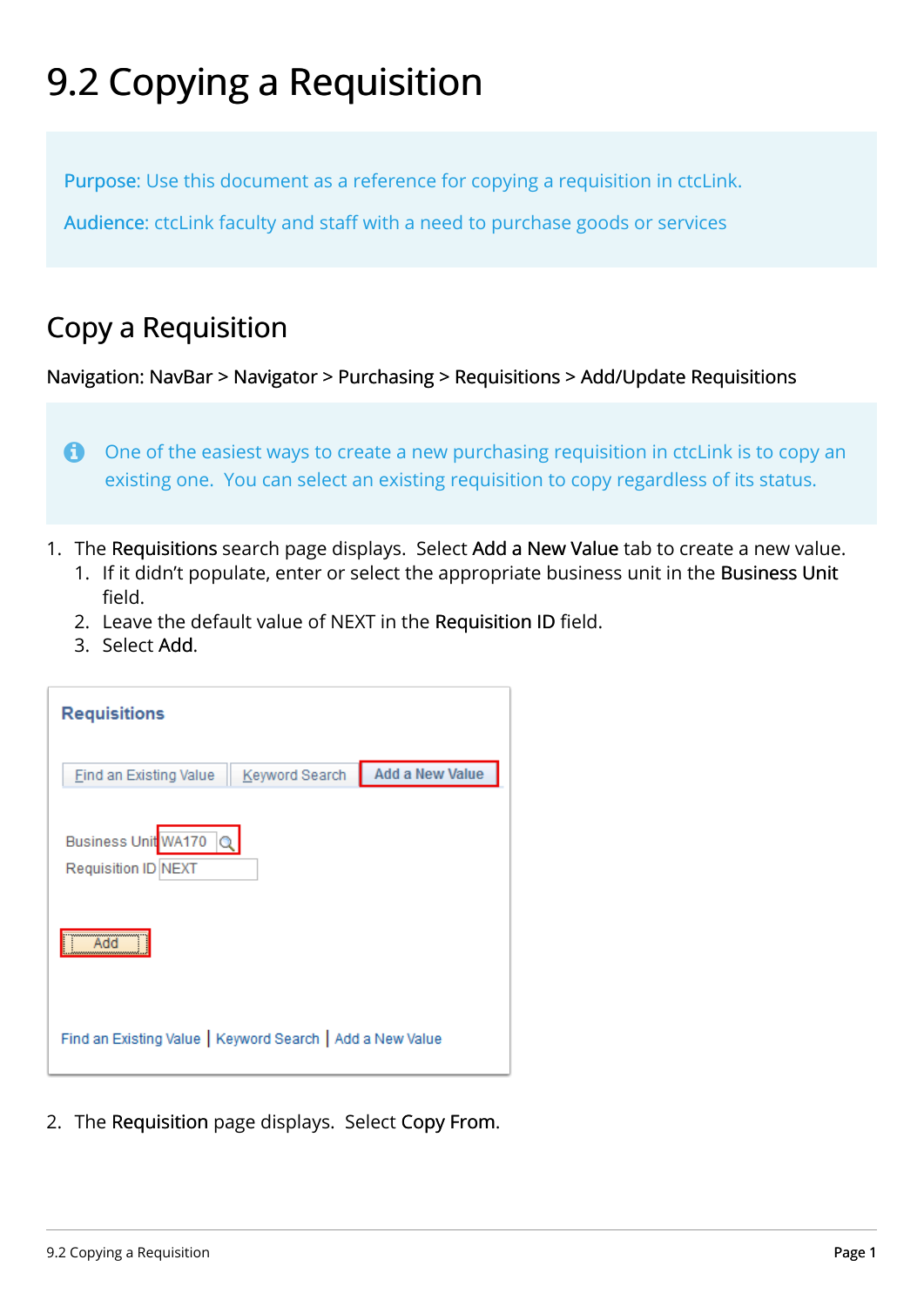| <b>Maintain Requisitions</b>                                                   |                                                                                    |                        |                          |                              |                                       |               |   |   |               |                     |
|--------------------------------------------------------------------------------|------------------------------------------------------------------------------------|------------------------|--------------------------|------------------------------|---------------------------------------|---------------|---|---|---------------|---------------------|
| Requisition                                                                    |                                                                                    |                        |                          |                              |                                       |               |   |   |               |                     |
| <b>Business Unit WA170</b><br><b>Requisition ID NEXT</b>                       |                                                                                    |                        | Status Open              | ✔                            |                                       |               |   |   |               |                     |
| <b>Requisition Name</b>                                                        | Copy From                                                                          |                        |                          | Hold From Further Processing |                                       |               |   |   |               |                     |
| $\Psi$ Header ?                                                                |                                                                                    |                        |                          |                              |                                       |               |   |   |               |                     |
| *Requester<br>*Requisition Date 08/29/2018<br>Origin ONL<br>*Currency Code USD | $\alpha$<br>E<br>Requester Info<br>$\alpha$<br>On Line Entry<br>$\alpha$<br>Dollar |                        |                          |                              |                                       |               |   |   |               |                     |
| <b>Requisition Defaults</b><br><b>Requisition Activities</b>                   | <b>Add Comments</b><br><b>Add Request Document</b>                                 | Amount Summary ?       |                          |                              |                                       |               |   |   |               |                     |
|                                                                                |                                                                                    | <b>Total Amount</b>    |                          | 0.00                         | <b>USD</b>                            |               |   |   |               |                     |
| Add Items From (?)                                                             |                                                                                    |                        |                          |                              |                                       |               |   |   |               |                     |
| <b>Purchasing Kit</b><br>Item Search                                           | Catalog<br><b>Requester Items</b>                                                  |                        |                          |                              |                                       |               |   |   |               |                     |
| Line $(2)$                                                                     |                                                                                    |                        |                          |                              | Personalize   Find   View All   2   표 |               |   |   |               | First 1 of 1 2 Last |
| <b>Details</b><br>Ship To/Due Date<br><b>Status</b>                            | Supplier Information<br><b>Item Information</b>                                    | Attributes<br>Contract | <b>Sourcing Controls</b> | $\boxed{=}$                  |                                       |               |   |   |               |                     |
| Item<br>Line                                                                   | Description                                                                        | Quantity<br>*UOM       | Category                 | Price                        | Merchandise<br><b>Amount</b>          | <b>Status</b> |   |   |               |                     |
| 1 階<br>$\alpha$                                                                | [코                                                                                 | 6 0.0000<br>Q          | $\Omega$                 | $\mathbf 0$                  |                                       | $0.00$ Open   | Q | Œ | $\frac{1}{2}$ | $+$<br>$\Box$       |
| <b>View Printable Version</b>                                                  | <b>View Approvals</b>                                                              |                        | *Go to More              |                              | $\checkmark$                          |               |   |   |               |                     |
| <b>開</b> Save<br><b>E</b> Notify<br><b>C</b> Refresh                           |                                                                                    |                        |                          |                              |                                       |               |   |   |               | $\Box$ $\land$      |

- 3. The Copy Requisition page displays. Use the Header section to mix and match search criteria to locate a requisition to copy. Some possibilities include:
	- 1. Enter or select the Requisition number in the Requisition ID field. Note: If an entry is made in this field, there is no value in entering any other search criteria. Simply proceed to step f - select Search.
	- 2. Enter or select a status in Req Status.
	- 3. To display only those requisitions you created, enter or select your name in either Requester Name or Requester.
	- 4. To display only those requisitions for a specific supplier, enter or select the supplier in either Supplier ID or Supplier Name.
	- 5. Enter or select the appropriate department in Department.
	- 6. Select Search.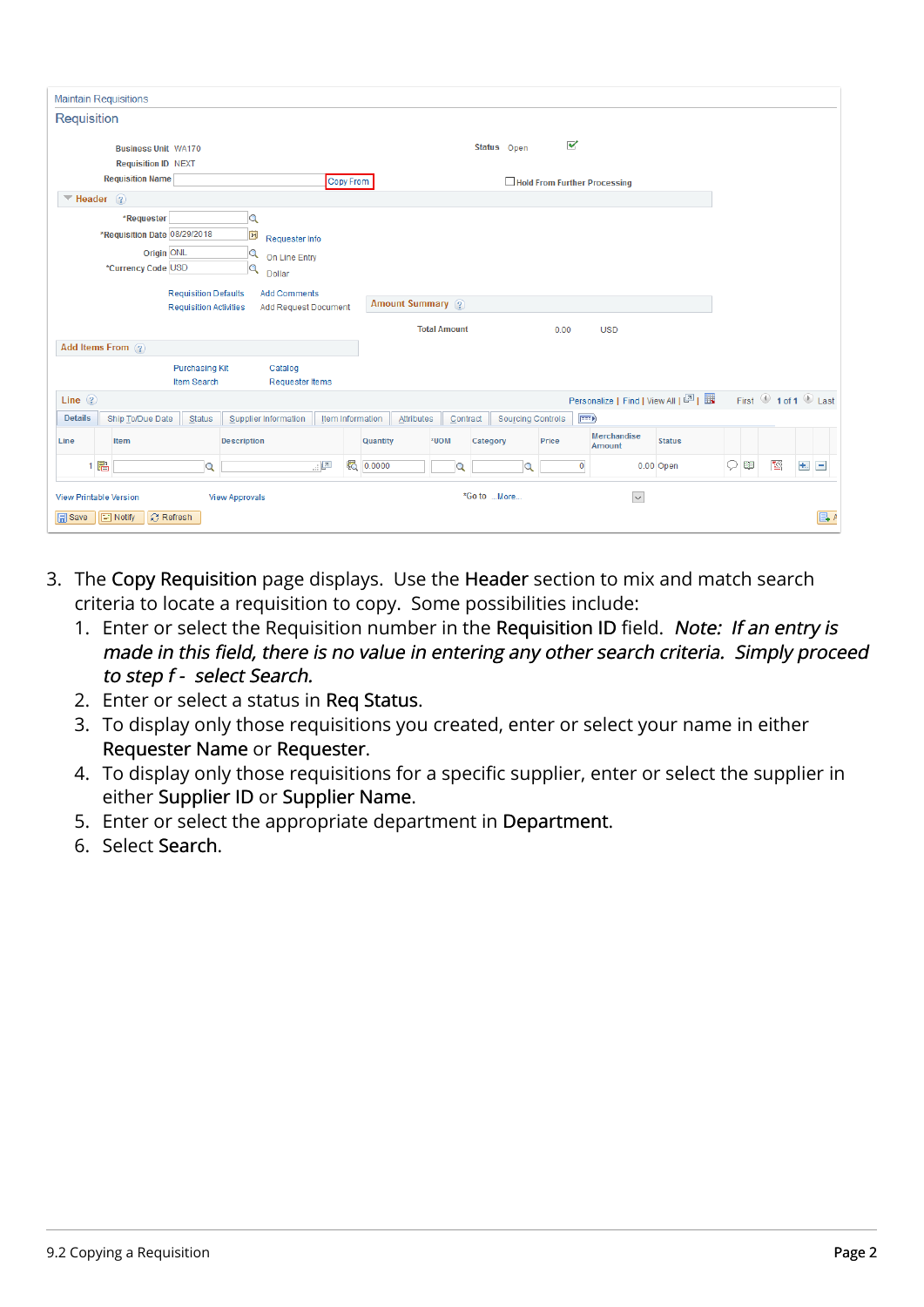| <b>Reg Inquiry Selection</b>                                               |                     |
|----------------------------------------------------------------------------|---------------------|
| <b>Maintain Requisitions</b>                                               |                     |
| <b>Copy Requisition</b>                                                    |                     |
| Header                                                                     |                     |
| <b>Business Unit WA170</b>                                                 |                     |
| <b>Requisition ID 7 CASAS TE</b><br>Q                                      |                     |
| <b>Requisition Name</b><br>$\alpha$                                        |                     |
| <b>Reg Status</b><br>$\alpha$                                              | Origin<br>$\circ$   |
| Requester<br>$\alpha$                                                      |                     |
| <b>Requester Name</b><br>$\alpha$                                          |                     |
| Ħ<br><b>Requisition Date</b>                                               | To<br>Ħ             |
| <b>Supplier Lookup</b><br><b>Supplier SetID WACTC</b>                      |                     |
| <b>Supplier ID</b><br><b>Supplier Name</b><br><b>Q</b> Supplier Details    | Q                   |
| Item SetID WACTC                                                           | Item ID<br>Q        |
| $\vert$ $\pi$<br><b>Item Description</b><br>Direct Ship                    |                     |
| 254 characters remaining                                                   |                     |
| <b>Department</b><br>Q                                                     |                     |
| Search                                                                     |                     |
| Personalize   Find   View All   2    <br><b>Requisition</b>                | First 1 of 1 D Last |
| <b>Requisition Name</b><br>Sel<br><b>Req ID</b><br><b>Status</b><br>Origin | Requester           |
| L.                                                                         |                     |
| OK<br>Cancel<br>Refresh                                                    |                     |

4. The updated Copy Requisition page displays. The qualifying requisitions will show in the Requisition section. Select the Sel box of the requisition you want to copy, then select OK.

| <b>Reg Inquiry Selection</b>     |                               |               |                                   |                                         |
|----------------------------------|-------------------------------|---------------|-----------------------------------|-----------------------------------------|
| <b>Maintain Requisitions</b>     |                               |               |                                   |                                         |
| <b>Copy Requisition</b>          |                               |               |                                   |                                         |
| Header                           |                               |               |                                   |                                         |
| <b>Business Unit WA170</b>       |                               |               |                                   |                                         |
| <b>Requisition ID 7 CASAS TE</b> |                               | Q             |                                   |                                         |
| <b>Requisition Name</b>          |                               | $\mathbf Q$   |                                   |                                         |
| <b>Req Status</b>                | Q                             |               |                                   | Origin<br>$\mathbf Q$                   |
| Requester                        |                               | $\mathbf Q$   |                                   |                                         |
| <b>Requester Name</b>            |                               | $\mathbf Q$   |                                   |                                         |
| <b>Requisition Date</b>          | Ħ                             |               |                                   | To<br>Ħ                                 |
| <b>Supplier SetID WACTC</b>      | Supplier Lookup               |               |                                   |                                         |
| <b>Supplier ID</b>               | <b>Q</b> Supplier Details     |               | Supplier Name                     | $\mathbf Q$                             |
| Item SetID WACTC                 |                               |               |                                   | <b>Item ID</b><br>$\overline{Q}$        |
| <b>Item Description</b>          |                               | b             | Direct Ship                       |                                         |
| <b>Department</b>                | 254 characters remaining<br>Q |               |                                   |                                         |
| Search                           |                               |               |                                   |                                         |
| <b>Requisition</b>               |                               |               | Personalize   Find   View All   2 | First $\bigcirc$ 1 of 1 $\bigcirc$ Last |
| Req ID<br>Sel                    | <b>Requisition Name</b>       | <b>Status</b> | Origin                            | Requester                               |
| 7 CASAS TE<br>☑                  | <b>7 CASAS TE</b>             | Complete      | <b>ONL</b>                        | 101000765                               |
| OK<br>Cancel<br>Refresh          |                               |               |                                   |                                         |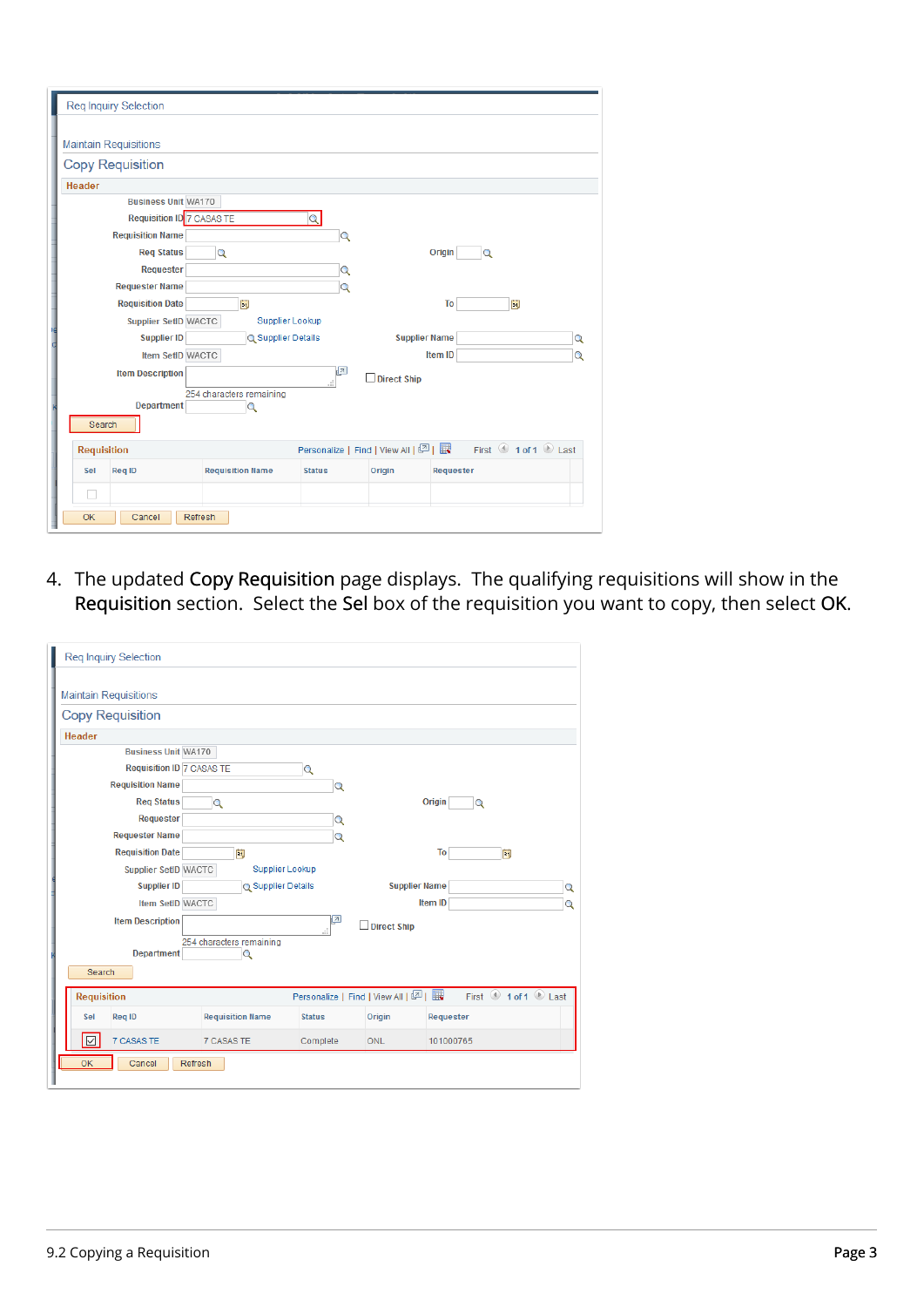- $\Omega$  Note: If you want to preview a requisition before copying it you can select the hyperlinked Requisition ID.
- 5. The requisition lines from the copy source are copied into your new requisition. The header information of your requisition is unaffected.

| <b>Requisition</b>                                       |                                                              |                                    |                                      |                                   |               |           |   |                          |
|----------------------------------------------------------|--------------------------------------------------------------|------------------------------------|--------------------------------------|-----------------------------------|---------------|-----------|---|--------------------------|
| <b>Business Unit WA170</b><br><b>Requisition ID NEXT</b> |                                                              |                                    | Status Open                          | $\blacktriangledown$              |               |           |   |                          |
| <b>Requisition Name</b>                                  | Copy From                                                    |                                    |                                      | Hold From Further Processing      |               |           |   |                          |
| Header <sub>?</sub><br>$\overline{\phantom{a}}$          |                                                              |                                    |                                      |                                   |               |           |   |                          |
| *Requester 101000765                                     | $\alpha$<br>101000765                                        |                                    |                                      |                                   |               |           |   |                          |
| *Requisition Date 08/29/2018                             | 31<br>Requester Info                                         |                                    |                                      |                                   |               |           |   |                          |
| Origin ONL                                               | $\alpha$<br>On Line Entry                                    |                                    |                                      |                                   |               |           |   |                          |
| *Currency Code USD                                       | Q<br>Dollar                                                  |                                    |                                      |                                   |               |           |   |                          |
|                                                          | <b>Requisition Defaults</b><br><b>Add Comments</b>           | Amount Summary ?                   |                                      |                                   |               |           |   |                          |
|                                                          | <b>Requisition Activities</b><br><b>Add Request Document</b> |                                    |                                      |                                   |               |           |   |                          |
|                                                          |                                                              | <b>Total Amount</b>                | 14,925.00                            | <b>USD</b>                        |               |           |   |                          |
| Add Items From (?)                                       |                                                              |                                    |                                      |                                   |               |           |   |                          |
| Item Search                                              | <b>Purchasing Kit</b><br>Catalog                             |                                    |                                      |                                   |               |           |   |                          |
| Line $(2)$                                               | <b>Requester Items</b>                                       |                                    |                                      | Personalize   Find   View All   2 |               |           |   | First 1-2 of 2 Last      |
| <b>Details</b><br>Ship To/Due Date                       | Status<br>Supplier Information                               | Attributes<br>Item Information     | <b>Sourcing Controls</b><br>Contract | $\boxed{\Box}$                    |               |           |   |                          |
| <b>Item</b><br>Line                                      | <b>Description</b>                                           | *UOM<br>Quantity                   | Category<br>Price                    | Merchandise<br>Amount             | <b>Status</b> |           |   |                          |
| 1 图 907-83                                               | $\mathbb{R}^n$<br>$\Omega$<br><b>Testing Services</b>        | 暍<br>10,500.0000<br>EA<br>$\alpha$ | 907                                  | 1.42000<br>14,910.00 Open         |               | ⊕<br>E    | 國 | $+$<br>$\qquad \qquad =$ |
| 2 图 907-83                                               | … [지<br><b>Testing Services</b><br>$\Omega$                  | 6 1.0000<br>EA<br>$\alpha$         | 907                                  | 15.00000<br>15.00 Open            |               | $\circ$ 0 | 圈 | $\pm$<br>$\boxed{-}$     |
| <b>View Printable Version</b>                            | <b>View Approvals</b>                                        |                                    | *Go to  More                         | $\check{~}$                       |               |           |   |                          |
| <b>E</b> Notify<br><b>C</b> Refresh<br><b>開</b> Save     |                                                              |                                    |                                      |                                   |               |           |   | $\Box$                   |

- 6. Review the requisition line(s) carefully. If you copy a requisition line that has a value for Due Date (for example), it might be several years old. The line might have now-inappropriate comments. It is your responsibility to ensure the validity of the data.
- 7. Add additional lines or remove lines as needed using the Add multiple new rows [ + ] and Delete rows [ - ]buttons at the end of each requisition line.
- 8. When finished updating the new requisition, select Save. The updated Requisition page displays. Note that your requisition has been assigned a unique Requisition ID that can be used to identify it.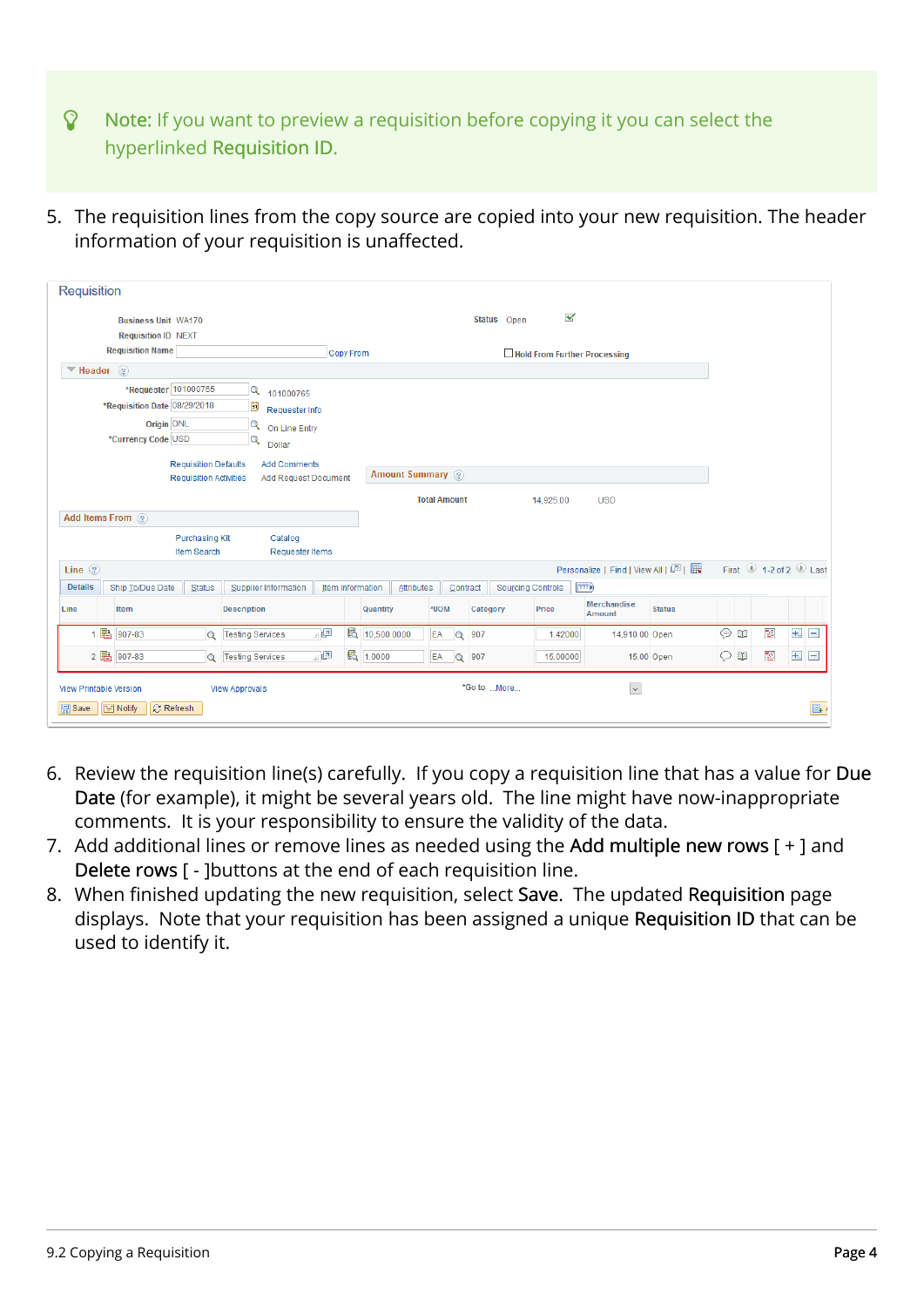| <b>Maintain Requisitions</b>                                                                                                                                                                  |                                                                                          |                                                                                        |                                                                                           |              |                                |                     |              |                          |                                     |               |               |   |                     |
|-----------------------------------------------------------------------------------------------------------------------------------------------------------------------------------------------|------------------------------------------------------------------------------------------|----------------------------------------------------------------------------------------|-------------------------------------------------------------------------------------------|--------------|--------------------------------|---------------------|--------------|--------------------------|-------------------------------------|---------------|---------------|---|---------------------|
| Requisition                                                                                                                                                                                   |                                                                                          |                                                                                        |                                                                                           |              |                                |                     |              |                          |                                     |               |               |   |                     |
| $\boldsymbol{\mathsf{x}}$<br>$\overline{\mathbf{v}}$<br>Status Open<br><b>Business Unit WA170</b><br>Requisition ID 0000003354<br>Requisition Name 0000003354<br>Hold From Further Processing |                                                                                          |                                                                                        |                                                                                           |              |                                |                     |              |                          |                                     |               |               |   |                     |
| $\Psi$ Header ?                                                                                                                                                                               |                                                                                          |                                                                                        |                                                                                           |              |                                |                     |              |                          |                                     |               |               |   |                     |
|                                                                                                                                                                                               | *Requester 101000765<br>*Requisition Date 08/29/2018<br>Origin ONL<br>*Currency Code USD |                                                                                        | $\alpha$<br>101000765<br>31<br>Requester Info<br>$\alpha$<br>On Line Entry<br>Q<br>Dollar |              |                                |                     |              |                          |                                     |               |               |   |                     |
|                                                                                                                                                                                               |                                                                                          | <b>Requisition Defaults</b><br><b>Requisition Activities</b><br><b>Document Status</b> | <b>Add Comments</b><br><b>Add Request Document</b>                                        |              | <b>Amount Summary</b> ?        | <b>Total Amount</b> |              | 14,925.00                | <b>USD</b>                          |               |               |   |                     |
| Add Items From ?                                                                                                                                                                              |                                                                                          |                                                                                        |                                                                                           |              | Select Lines To Display ?      |                     |              |                          |                                     |               |               |   |                     |
|                                                                                                                                                                                               |                                                                                          | <b>Purchasing Kit</b><br>Item Search                                                   | Catalog<br><b>Requester Items</b>                                                         |              | Search for Lines<br>Line       | $\alpha$<br>To      | $\circ$      | Retrieve                 |                                     |               |               |   |                     |
| Line $(2)$                                                                                                                                                                                    |                                                                                          |                                                                                        |                                                                                           |              |                                |                     |              |                          | Personalize   Find   View All   2   |               |               |   | First 1-2 of 2 Last |
| <b>Details</b>                                                                                                                                                                                | Ship To/Due Date                                                                         | Status                                                                                 | Supplier Information                                                                      |              | Attributes<br>Item Information | Contract            |              | <b>Sourcing Controls</b> | $\boxed{=}$                         |               |               |   |                     |
| Line                                                                                                                                                                                          | Item                                                                                     |                                                                                        | <b>Description</b>                                                                        |              | Quantity                       | *UOM                | Category     | Price                    | <b>Merchandise</b><br><b>Amount</b> | <b>Status</b> |               |   |                     |
| 1 图 907-83                                                                                                                                                                                    |                                                                                          | $\circ$                                                                                | <b>Testing Services</b>                                                                   | $\mathbb{Z}$ | 暍<br>10,500.0000               | EA<br>$\alpha$      | 907          | 1.42000                  | 14,910.00 Open                      |               | $\odot$<br>Eg | 圈 | $+$ $-$             |
| 2 图 907-83                                                                                                                                                                                    |                                                                                          | $\Omega$                                                                               | <b>Testing Services</b>                                                                   | …া⊉          | 题 1.0000                       | EA                  | Q 907        | 15.00000                 |                                     | 15.00 Open    | $\circ$       | 圈 | $+$<br>$\Box$       |
| <b>View Printable Version</b><br><b>同</b> Save                                                                                                                                                | nd <sup>+</sup> Return to Search                                                         | 달 Notify                                                                               | <b>View Approvals</b><br><b>C</b> Refresh                                                 |              | <b>Delete Requisition</b>      |                     | *Go to  More |                          | $\backsim$                          |               |               |   | Ad                  |

9. When you are satisfied with the requisition, submit it for approval by selecting Submit for Approval.

| <b>Maintain Requisitions</b>                   |                                                                                                                                                                                |                                                                                        |                                                                                              |                         |                                 |                     |              |                          |                                        |            |                                           |     |                   |
|------------------------------------------------|--------------------------------------------------------------------------------------------------------------------------------------------------------------------------------|----------------------------------------------------------------------------------------|----------------------------------------------------------------------------------------------|-------------------------|---------------------------------|---------------------|--------------|--------------------------|----------------------------------------|------------|-------------------------------------------|-----|-------------------|
| Requisition                                    |                                                                                                                                                                                |                                                                                        |                                                                                              |                         |                                 |                     |              |                          |                                        |            |                                           |     |                   |
|                                                | $\boldsymbol{\mathsf{x}}$<br>⊻<br>Status Open<br><b>Business Unit WA170</b><br><b>Requisition ID 0000003354</b><br>Requisition Name 0000003354<br>Hold From Further Processing |                                                                                        |                                                                                              |                         |                                 |                     |              |                          |                                        |            |                                           |     |                   |
| $\Psi$ Header $\binom{2}{3}$                   |                                                                                                                                                                                |                                                                                        |                                                                                              |                         |                                 |                     |              |                          |                                        |            |                                           |     |                   |
|                                                | *Requester 101000765<br>*Requisition Date 08/29/2018<br>Origin ONL<br>*Currency Code USD                                                                                       |                                                                                        | $\mathbf Q$<br>101000765<br>B1<br>Requester Info<br>$\alpha$<br>On Line Entry<br>Q<br>Dollar |                         |                                 |                     |              |                          |                                        |            |                                           |     |                   |
|                                                |                                                                                                                                                                                | <b>Requisition Defaults</b><br><b>Requisition Activities</b><br><b>Document Status</b> | <b>Add Comments</b><br><b>Add Request Document</b>                                           |                         | Amount Summary ?                |                     |              |                          |                                        |            |                                           |     |                   |
| Add Items From 2                               |                                                                                                                                                                                |                                                                                        |                                                                                              |                         | Select Lines To Display ?       | <b>Total Amount</b> |              | 14,925.00                | <b>USD</b>                             |            |                                           |     |                   |
|                                                |                                                                                                                                                                                | <b>Purchasing Kit</b><br>Item Search                                                   | Catalog<br><b>Requester Items</b>                                                            |                         | <b>Search for Lines</b><br>Line | $\alpha$<br>To      | $\bullet$    | Retrieve                 |                                        |            |                                           |     |                   |
| Line $(2)$                                     |                                                                                                                                                                                |                                                                                        |                                                                                              |                         |                                 |                     |              |                          | Personalize   Find   View All   [7]    |            | First $\bigcirc$ 1-2 of 2 $\bigcirc$ Last |     |                   |
| <b>Details</b>                                 | Ship To/Due Date                                                                                                                                                               | Status                                                                                 | Supplier Information                                                                         | <b>Item Information</b> | Attributes                      | Contract            |              | <b>Sourcing Controls</b> | $\boxed{=}$                            |            |                                           |     |                   |
| Line                                           | Item                                                                                                                                                                           |                                                                                        | Description                                                                                  |                         | Quantity                        | *UOM                | Category     | Price                    | Merchandise<br><b>Status</b><br>Amount |            |                                           |     |                   |
|                                                | 1 图 907-83                                                                                                                                                                     | $\alpha$                                                                               | $\mathbb{Z}$<br><b>Testing Services</b>                                                      |                         | 图 10,500.0000                   | EA<br>$\alpha$      | 907          | 1.42000                  | 14,910.00 Open                         | $\odot$ B  | 圈                                         | $+$ | $\qquad \qquad =$ |
|                                                | 2 图 907-83                                                                                                                                                                     | $\Omega$                                                                               | ∴⊵⊡<br><b>Testing Services</b>                                                               |                         | 题 1.0000                        | EA                  | Q 907        | 15,00000                 | 15.00 Open                             | $\circ$ of | 圈                                         | $+$ | $\Box$            |
| <b>View Printable Version</b><br><b>日</b> Save | Return to Search                                                                                                                                                               | <b>할 Notify</b>                                                                        | <b>View Approvals</b><br><b>C</b> Refresh                                                    |                         | <b>Delete Requisition</b>       |                     | *Go to  More |                          | $\backsim$                             |            |                                           |     | Ad                |
|                                                |                                                                                                                                                                                |                                                                                        |                                                                                              |                         |                                 |                     |              |                          |                                        |            |                                           |     |                   |

10. The Status of the Requisition will change from 'Open' to 'Pending' (approval).